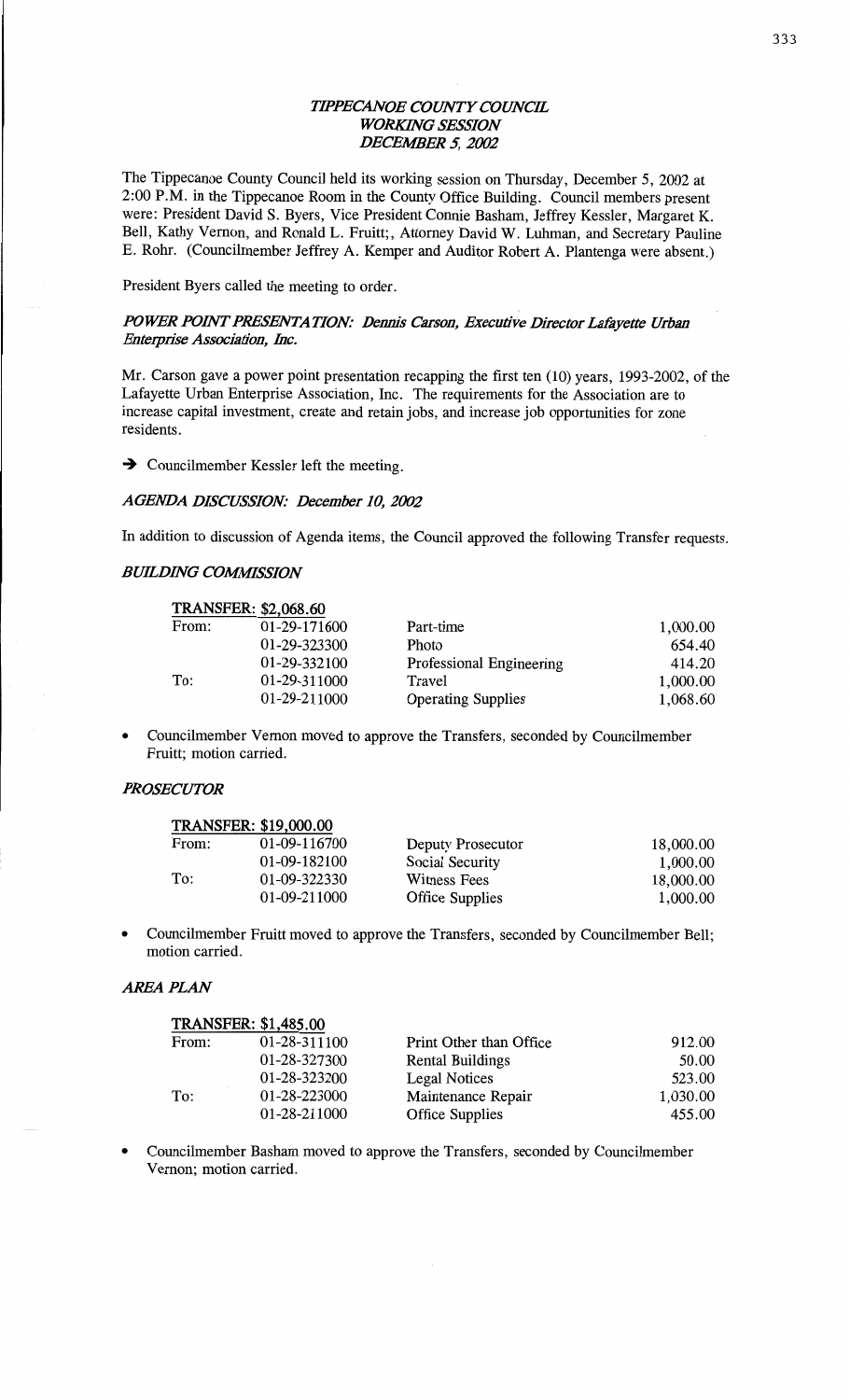| <b>TRANSFER: \$20,000</b> |                   |                                   |           |
|---------------------------|-------------------|-----------------------------------|-----------|
| From:                     | 01-05-121440      | <b>Court House Bailiffs</b>       | 5,000.00  |
|                           | 01-05-182300      | Health Insurance                  | 5,000.00  |
|                           | 01-05-121410      | Deputies                          | 10,000.00 |
| To:                       | 01-05-221300-1015 | <b>Operating Supplies/Medical</b> | 20,000.00 |

*<sup>0</sup>*Councilmember **Basham moved to** approve **the** Transfers, seconded **by Councilmember**  Vernon; **motion** carried.

# *COWTYASSESSOR*

| <b>TRANSFER: \$202.00</b> |              |           |        |  |
|---------------------------|--------------|-----------|--------|--|
| From:                     | 01-11-311000 | Travel    | 140.00 |  |
|                           | 01-11-211000 | Supplies  | 62.00  |  |
| To:                       | 01-11-171600 | Part-time | 202.00 |  |

**<sup>0</sup>**Councilmember Fruitt moved **to approve the** Transfers, **seconded by Councilmember Bell;**  motion carried.

### *ANCELARY*

|       | <b>TRANSFER: \$2,333.00</b> |                    |          |  |  |
|-------|-----------------------------|--------------------|----------|--|--|
| From: | 01-53-323400                | Pauper Transcripts | 2,333.00 |  |  |
| To:   | 01-53-171550                | Overtime           | 2,333.00 |  |  |

**0 Councilmember Vernon moved to** approve **the** Transfer, **seconded by** Councilmember Bell; **motion** carried.

# **WEA TOWNSHIP ASSESSOR**

| <b>TRANSFER: \$100.00</b> |              |                        |        |  |
|---------------------------|--------------|------------------------|--------|--|
| From:                     | 01-24-311000 | Travel & Training      | 100.00 |  |
| To:                       | 01-24-211000 | <b>Office Supplies</b> | 100.00 |  |

**-** Councilmember **Vernon moved to** approve **the** Transfer, seconded **by Councilmember** Fruitt; **motion** carried.

### *PUBLIC DEFENDER: Fund* **01**

|       | <b>TRANSFER: \$250.00</b> |                        |        |
|-------|---------------------------|------------------------|--------|
| From: | 01-45-329700              | Training               | 250.00 |
| To:   | 01-45-211000              | <b>Office Supplies</b> | 250.00 |

**0 Councilmember Basham moved to** approve **the** Transfer, **seconded by Councilmember Bell; motion** carried. *'* 

### *PUBLIC DEFENDER:* **Hind 42**

| <b>TRANSFER: \$1,000.00</b> |              |                              |          |  |
|-----------------------------|--------------|------------------------------|----------|--|
| From:                       | 42-42-321100 | <b>Professional Services</b> | 1,000.00 |  |
| To:                         | 42-42-171500 | Overtime                     | 1,000.00 |  |

**<sup>0</sup>**Councilmember **Basham moved to** approve **the Transfer,** seconded **by Councilmember** Fruitt; **motion** carried.

# *CORONER*

| <b>TRANSFER: \$1,400.00</b> |              |                 |          |  |
|-----------------------------|--------------|-----------------|----------|--|
| From:                       | 01-08-121410 | Deputies        | 1,400.00 |  |
| To:                         | 01-08-321500 | Morgue Services | 1,400.00 |  |

**- Councilmember** Fruitt **moved to** approve **the** Transfer, seconded **by Councilmember** Vernon; **motion** carried.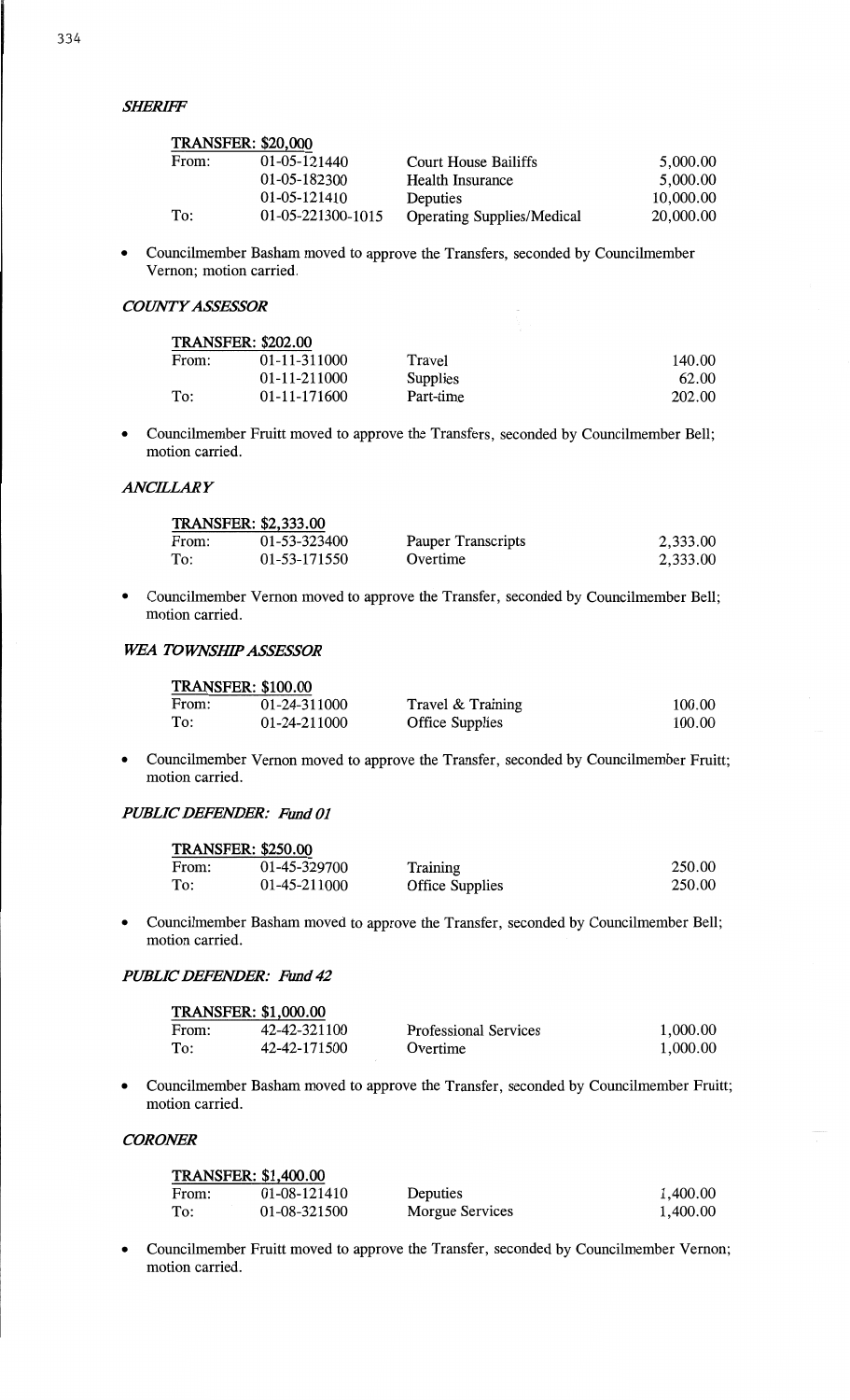|       | <b>TRANSFERS: \$1,828.00</b> |                        |          |
|-------|------------------------------|------------------------|----------|
| From: | 01-40-171600                 | Part-time              | 1,300.00 |
|       | 01-40-122149                 | Jury Commissioner      | 28.00    |
|       | 01-40-112350                 | Guardian Ad Litem      | 500.00   |
| To:   | 01-40-211000                 | <b>Office Supplies</b> | 110.00   |
|       | 01-40-322000                 | Law Books              | 918.00   |
|       | 01-40-321100                 | Pauper Attorney        | 800.00   |

*<sup>0</sup>*Councihnember **Basham** moved to approve the Transfers, seconded by Councilmember Fruitt; **motion** carried.

### *CARY HOME*

| <b>TRANSFER: \$1,000.00</b> |              |                         |          |  |
|-----------------------------|--------------|-------------------------|----------|--|
| From:                       | 01-39-182300 | <b>Health Insurance</b> | 1,000.00 |  |
| To:                         | 01-39-211000 | <b>Office Supplies</b>  | 1.000.00 |  |

**<sup>0</sup>**Councilmember Pruitt moved to approve the Transfer, seconded by Councilmember **Basham; motion** carried.

# *SWERIOR COURT* IV

| <b>TRANSFER: \$2,802.18</b> |              |                |          |  |
|-----------------------------|--------------|----------------|----------|--|
| From:                       | 01-43-321250 | Jury Expense   | 2,802.18 |  |
| To:                         | 01-43-404300 | Capital Outlay | 2,802.18 |  |

**0** Councilmember **Vernon moved** to approve the Transfer, **seconded** by Councilmember Bell; motion carried.

#### **MITS**

| $11$ VIIIOI LIVO. $92,001.00$ |                          |          |
|-------------------------------|--------------------------|----------|
| 01-50-323050                  | <b>Contract Services</b> | 1,000.00 |
| 01-50-321000                  | Dues & Subscriptions     | 601.00   |
| 01-50-326200                  | Hardware Maintenance     | 500.00   |
| 01-50-327900                  | Software                 | 500.00   |
| 01-50-211000                  | Supplies                 | 2,601.00 |
|                               |                          |          |

**0** Councilmember **Basham** moved to approve the Transfers, **seconded** by Councilmember Bell; motion carried.

### *DISCUSSION continued*

**TRANSFERS: \$2,601.00** 

#### **Council Assignments**

President Byers **asked** Councilmembers to look over their current department assignments and decide if they want to make any changes for 2003.

### Council Appointments

During the discussion of Council appointments to various **boards** in the **community, some**  wondered by **Councilmembers** are appointed as **representatives.** Attorney **Luhman said this** is a question to ask the various boards, but their bylaws may require the appointment of **a**  Councilmember. Their bylaws may also require the Council to appoint citizens to fill **positions**  on those **boards.** Mr. Luhman thought it would be a courtesy for the Council to contact their citizen appointees to **determine** if they **wish** to continue if their term limit is expiring.

#### Secure Detention **Costs**

Attorney **Luhman** distributed copies of an article that appeared in the December **4-17,** 2002 issue of Indiana Lawyer that deals with Marion County's suit challenging the constitutionality of the State's charge to counties for juvenile detention. This is the same issue our **Council** and Commissioners discussed with the Legislators during **a** meeting held on November 7.